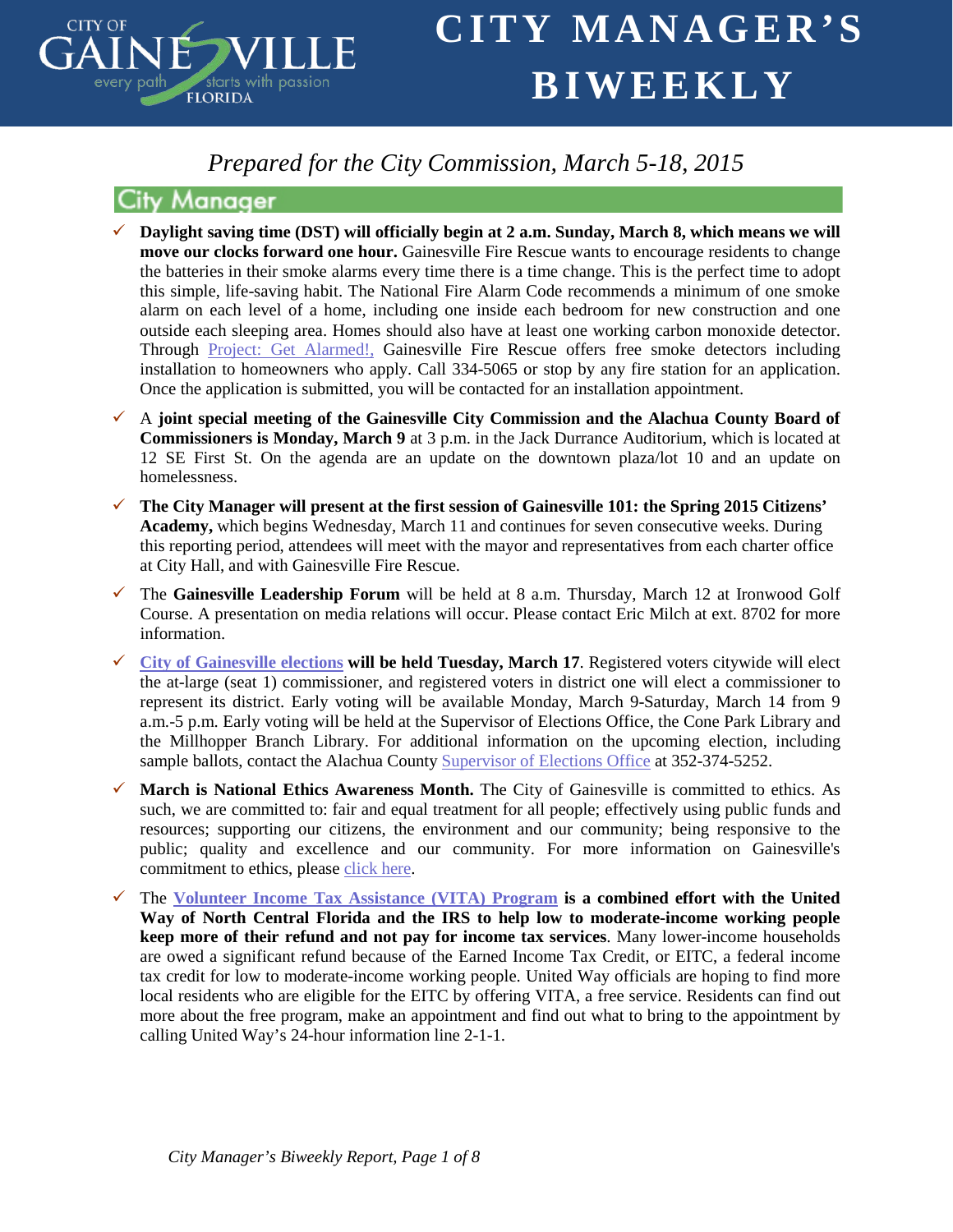## **Capital Projects**

- Work on the **sandhill restoration project at the Boulware Springs Nature Park** began Feb. 16, and is expected to be complete by early March. A segment of the Gainesville-Hawthorne Trail has been rerouted from Southeast  $22<sup>nd</sup>$  Avenue, to the south entrance of Boulware Springs Nature Park, located at 3400 SE 15<sup>th</sup> St. The north entrance of Boulware Springs Nature Park has also been closed. The closures are to accommodate the removal of invasive hardwoods for the first phase of habitat restoration at Boulware Springs Nature Park in conjunction with Alachua County's Sweetwater Preserve and adjacent private lands. The removal will begin to restore approximately 80-acres of sandhill habitat to its former health. Please note that the landscape will look different, especially at first, but over time a beautiful transformation will take place. For project history, maps and other information, please visit [http://bit.ly/1F528JL.](http://bit.ly/1F528JL)
- $\checkmark$  A fence has been installed around the track and field facility at Fred Cone Park, which is located at 2841 E. University Ave. The fence is to improve usability for track meets as well as long-term maintenance. The fence completely surrounds the facility and is a combination of decorative aluminum and chain-link fencing. Additionally, two sets of 10-row bleachers were relocated from the southeast area of the park to the east side of the track and placed on concrete pads.

## **Communications Office**

**Communications Office contact: Bob Woods – 352-393-8627**

- **Gainesville 101: the Spring 2015 Citizens' Academy** begins Wednesday, March 11 and continues for seven consecutive weeks. During this reporting period, attendees will meet with representatives from each charter office at City Hall, and with Gainesville Fire Rescue.
- Communications staff is taking part in a **monthly emergency management coordination team meeting** Wednesday, March 11.
- $\checkmark$  Staff from the Communications Office will deliver a presentation on media relations at the **Gainesville Leadership Forum.** The forum will be held at 8 a.m. Thursday, March 12 at Ironwood Golf Course. Please contact Eric Milch at ext. 8702 for more information.
- The Communications Office is hosting a **webinar on GoToWebinar basics Thursday, March 12** at 1 p.m. For more information, please contact Bob Woods at ext. 8627.
- $\checkmark$  Staff from the Communications Office and the City Manager's Office are meeting to begin **coordination of the upcoming City Commission Orientation**, which is held every year a new commissioner is elected.

## **Gainesville Fire Rescue**

### **GFR Administration and Operations contact: Interim Chief Jeff Lane – 352-334-5078**

- The **Gainesville Fire Rescue Strategic Plan and Standards of Cover may be viewed on the GFR page** of the city's website at [www.gfr.org](http://www.gfr.org/)**.**
- **GFR's second comprehensive [Citizens' Survey](http://www.cityofgainesville.org/Portals/0/GFR/Admin/GFR%202014%20Citizen%20Survey.pdf)** has been published to the GFR website and shows the comparison between the 2011 and 2014 results for GFR's services.
- $\checkmark$  The application period for fire special assessment hardship assistance and fire flow (sprinkler) **mitigation credits is open until May 1, 2015**. Please visit the **[fire assessment Web page](http://www.cityofgainesville.org/GainesvilleFireRescue(GFR)/FireAssessment.aspx)** for information and forms, or call 352-334-5078 to request a form.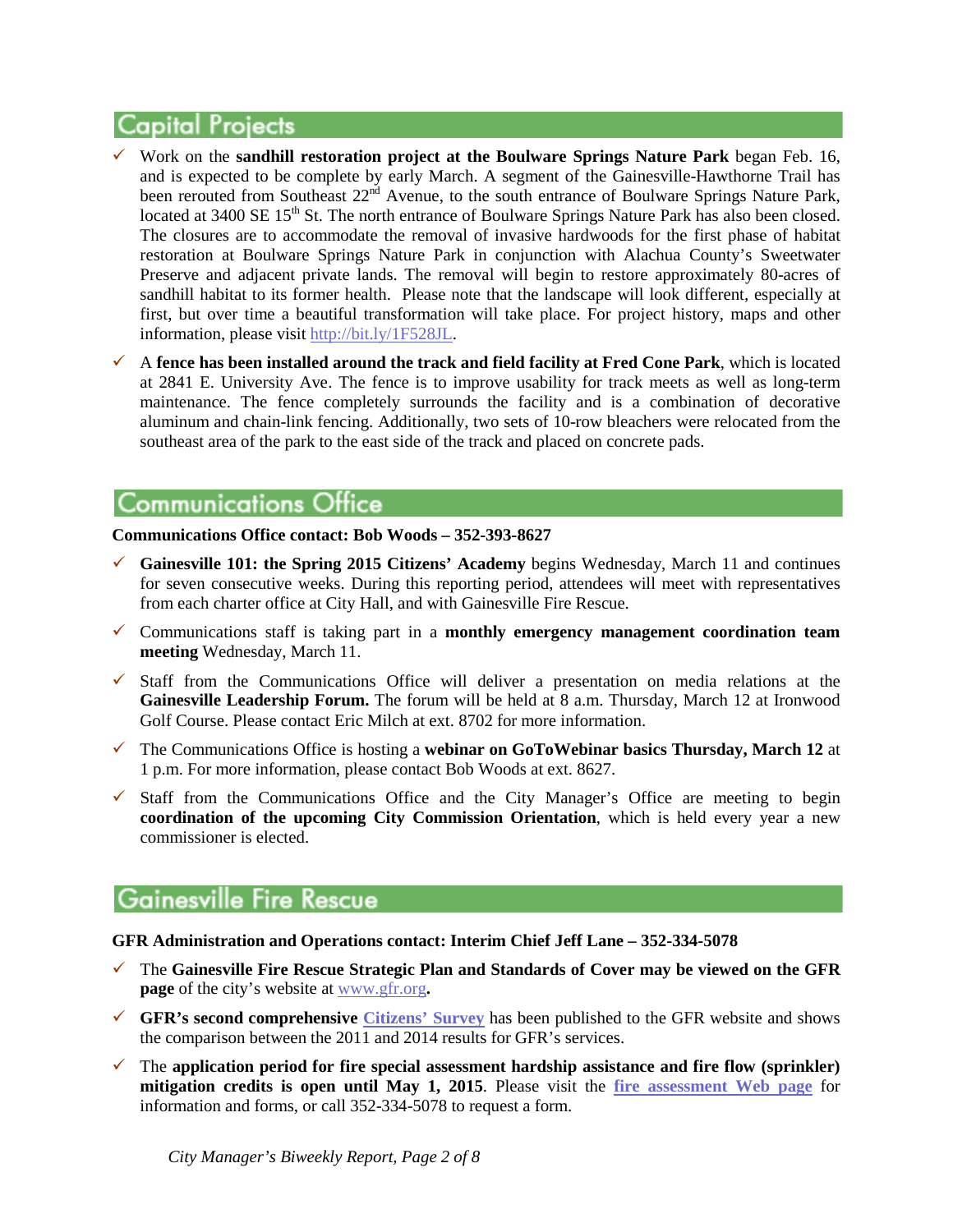The **open data portal now has information on fire safety inspections and community outreach**. Please visit **<https://stat.cityofgainesville.org/public-safety#operational>** to view the information.

### **GFR Risk Reduction Bureau contact: Asst. Chief JoAnne Rice – 352-393-8377**

- The **Spring 2015 Family Fire Safety Expo is Saturday, March 14 from 10 a.m.-2 p.m. at fire station no. 3**, which is located at 900 N. Waldo Rd. Demonstrations will be held at the top of every hour and attendees also have the opportunity to tour the fire engine, spray the fire hose and much more! This event is free and open to the public.
- GFR is now accepting applications for the Junior Fire Academy (June 8-11, 2015) for  $6<sup>th</sup>-8<sup>th</sup>$ graders. The cost is \$50 for city residents and \$60 for non-residents. Applications are due Thursday, April 30. Visit **[www.gfr.org](http://www.gfr.org/)** for forms and information, or call Risk Reduction Specialist Krista Ott at 352-393-8461.
- **Project Get Alarmed helps those who cannot afford smoke detectors.** Applications are **[available](http://www.cityofgainesville.org/Portals/0/GFR/Project%20Get%20Alarmed.pdf)  [online](http://www.cityofgainesville.org/Portals/0/GFR/Project%20Get%20Alarmed.pdf)** or by calling Risk Reduction Specialist Krista Ott at 393-8461.
- **Requests for car seat safety checks and installation** should be directed to GFR's Risk Reduction Specialist Krista Ott at 393-8461.
- $\checkmark$  GFR continues to host **crowd manager training** to enhance community safety. For information on **Safe Assembly Training classes**, please call 334-5065.

### **GFR Support Services Bureau contact: Capt. Joseph Hillhouse – 352-393-8459**

 Gainesville Fire Rescue continues to provide **CPR and related course offerings to the community through its Operation C.A.R.E** or Citizens Aiding in Response to Emergencies. The program is being provided on a fee basis by the City Of Gainesville to increase the number of persons who can perform CPR, first aid and other skills during an emergency until help can arrive. For more information, please visit [gfr.org/community training.](http://www.cityofgainesville.org/GainesvilleFireRescue(GFR)/SupportServices/CommunityClasses.aspx)

# Public Works

#### **Public Works contact: Chantel Thomas – 352-334-5070**

- The **Solid Waste Division will help sponsor a Level II Neighborhood Cleanup at North Lincoln Heights Saturday, March 14**. A level II cleanup entails the community coming together to organize a cleanup through Keep Alachua County Beautiful and the Solid Waste Division with volunteers from the neighborhood. The Solid Waste Division furnishes the roll-off boxes, equipment and a Solid Waste inspector to oversee the staging area, which will be at the Church of the Kingdom of God (402 SE 14th St.) from 8-11 a.m. The inspector distributes equipment and oversees the roll-off boxes to make sure there is no contamination or hazardous waste. After the event, the inspector ensures all equipment is returned and coordinates the pickup of the roll-off boxes.
- $\checkmark$  Solid Waste Division employees will be out by 6 a.m. working hard to provide 170 garbage containers and 95 recycling containers along the **March of Dimes Walk and staging area**, located at Albert "Ray" Massey (Westside) Park. After the event, all garbage and recycling will be collected and properly disposed of by the Solid Waste Division, and will provide three, 20-yard roll-offs for this purpose.
- $\checkmark$  The **Great American Cleanup** starts March 1 and continues through May 31 each year. The main **Alachua County event is Saturday, March 21 from 8 a.m. to 12 p.m.** at Albert "Ray" Massey (Westside) Park, which is located at 1001 NW 34th St. The Solid Waste Division is heading up the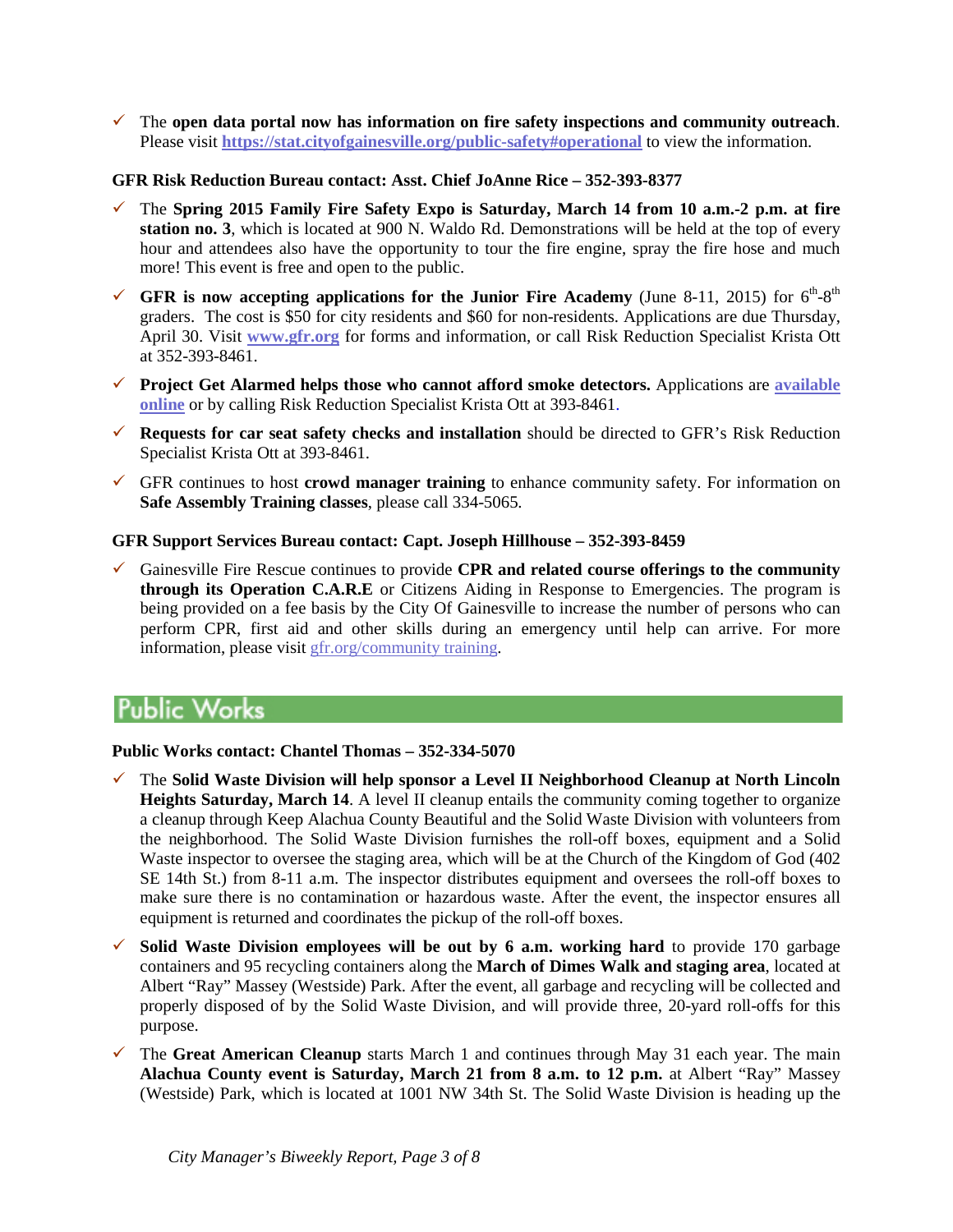City of Gainesville's portion of the county-wide cleanup by providing supplies and equipment, designating clean-up sites within the city and coordinating the strategic placement of dumpsters and disposal for the collection of trash and recyclable materials such as tires, metal, bottles and cans. The Solid Waste Division will also have an informational recycling/adopt-a-street booth, along with other environmental booths, from 10 a.m. to 2 p.m. Breakfast and lunch will be provided for all volunteers. For more information on becoming a volunteer or the information booths, contact Gina Hawkins at Keep Alachua County Beautiful, 352-371-9444, or visit [www.kacb.org.](http://lists.gvlfl.org/t/238315/1235/124/13/)

- The City of Gainesville is taking an **innovative approach to improving travel times, reducing carbon emissions and increasing driver and pedestrian safety by using an adaptive traffic control system**. The Public Works Department - Traffic Operations Division has been installing equipment along the Northwest Eighth Avenue corridor that is anticipated to help reduce congestion and handle fluctuating demands more efficiently. Technicians will bring the system online and calibrate it starting March 10. The adaptive traffic control system will be working at the following intersections:
	- o NW 8th Ave. at 43rd St.
	- o NW 8th Ave. at 34th St.
	- o NW 8th Ave. at 22nd St.
	- o NW 8th Ave. at 18th Ter.
	- o NW 16th Ave. at 34th St.

Existing conditions have been continuously monitored and studied to provide a quantitative analysis for comparison when the new system goes live. Although the impacts may not be immediately noticed, good results are anticipated from the new system and expectations are to bring improved traffic flow through the area. For more information, contact Steven Max Elliott in Traffic Management at 352-393-7960 or visit [www.GAC-SmarTraffic.com.](http://www.gac-smartraffic.com/)

 The **[Bicycle/Pedestrian Program](http://www.cityofgainesville.org/bikeped) is available for bicycle and/or pedestrian safety presentations or an on-bike training event for children, adults or senior citizens**. For more information, scheduling a bicycle/pedestrian event, questions or volunteer opportunities, please contact Dekova Batey, bicycle/pedestrian program coordinator at 352-334-5070 or [bikeped@cityofgainesville.org.](mailto:bikeped@cityofgainesville.org)  Visit [www.cityofgainesville.org/bikeped.](http://www.cityofgainesville.org/bikeped)

# **Parks, Recreation and Cultural Affairs**

### **Recreation and Aquatics contact: Jeff Moffitt – 352-393-8732**

- **Baseball for All is a free, adaptive program** is offered through a partnership with the non-profit corporation Noah's Endeavor, Inc., for children with special physical and developmental needs. The program teaches children to be comfortable on the field while they have fun and learn important safety skills. For additional information, please contact Noah's Endeavor at 352-275-9639 or [info@noahsendeavor.org](mailto:info@noahsendeavor.org) or visit their website at www.noahsendeavor.org. Baseball for All is held at ball field no. 1 at the Albert "Ray" Massey (Westside) Park, which is located at 1001 NW 34<sup>th</sup> St. It is from 2–4 p.m. on the following remaining Sundays: March 8, March 15, March 22, March 29 and April 12.
- The **Foundations After-School Program aims to foster ethical values and teach academic and life skills for youth**. The **program is offered through June 4, 2015**. Participants will be involved in structured activities, such as tutoring, homework help, arts/crafts, recreation and sporting activities. All children are welcome, but pre-registration is required. Space is limited and is available on a first come, first serve basis. Please note, transportation is not provided for this program. The program is for kids in first-eighth grade with convenient locations at four recreation and community centers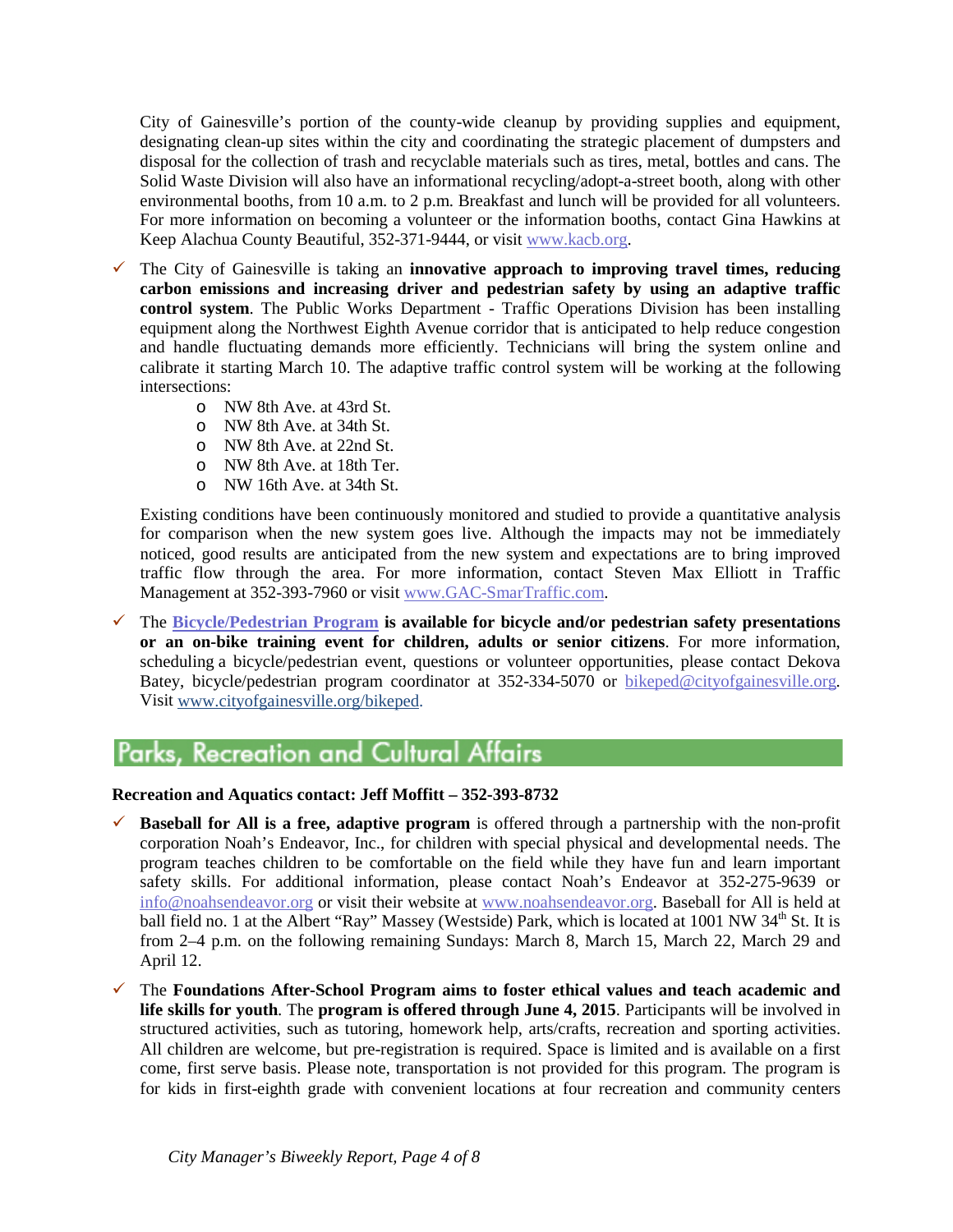(Albert "Ray" Massey Recreation, Eastside Community, Clarence R. Kelly Community and Porters Community Centers). For full details, visit our [After-School Programs](http://www.cityofgainesville.org/ParksRecreationCulturalAffairs/YouthProgramsCamps/AfterSchoolPrograms.aspx) page or call 352-334-5067.

 **Plan ahead for spring break (March 23-27) and check out the** several options offered by PRCA to make it a great week for kids, and convenient for busy parents. During camps, kids will enjoy games, activities and crafts that encourage achievement, a sense of community, good health and strong character!

#### [Earth Academy Day Camp](http://www.cityofgainesville.org/ParksRecreationCulturalAffairs/NaturalResourcesamp;Programs/EarthAcademyDayCamp.aspx)

**Location:** Morningside Nature Center, 3540 E University Ave. **Hours:** Mon.–Fri., 7:00 a.m.–6 p.m., with early drop-off and late pick-up services **Cost**: City Residents: \$115.75, Non-City Residents: \$173.75 **Ages**:  $1<sup>st</sup> - 6<sup>th</sup>$  grade

#### [Recreation Day Camps](http://www.cityofgainesville.org/ParksRecreationCulturalAffairs/YouthProgramsCamps/Camps.aspx)

**Hours:** Mon.–Fri., 7 a.m.–6 p.m. **Fees:** City Residents: \$47.50, Non-City Residents: \$71.25 Ages:  $1<sup>st</sup>-8<sup>th</sup>$  grade **Locations:** Albert "Ray" Massey Recreation Center (1001 NW 34th St.); Eastside Community Center (2841 E. University Ave.)

- **Need a place for your kids to go on teacher work days or school holidays**? [Out-of-School Days](http://www.cityofgainesville.org/ParksRecreationCulturalAffairs/YouthProgramsCamps/Camps.aspx) is a convenient option for busy parents. Let's work together to give your child a foundation for success! During camp, kids enjoy games, activities and crafts that encourage achievement, a sense of community, good health and strong character! The **remaining dates for 2014–15 are**:
	- o Friday, April 13, 2015 (teacher workday) and Friday, June 5, 2015 (teacher workday)

Camps are located at Albert "Ray" Massey Recreation Center, 1001 NW 34th St., and Eastside Community Center, 2841 E. University Ave. Hours of operation are 7 a.m.-6 p.m., and the camp is offered for children in first through eighth grades. Cost per day is \$5.50 for city residents and \$8.40 for non-city residents. Proof of residency, such as a GRU bill or voter ID card, is required at the time of registration.

- $\checkmark$  Swim lessons are offered for children ages 6 months to adults. The focus is on fun, safety and basic swimming skills. Swim lessons are available **this spring at the Dwight H. Hunter (Northeast) Pool**, which is located at 1100 NE 14th St., offering convenient evening sessions. Class times depend on which level the child is in. For more information, and a full schedule, please visit the [Swimming](http://www.cityofgainesville.org/ParksRecreationCulturalAffairs/Sports,AquaticsFitness/Aquatics/SwimLessons.aspx)  [Lessons Web page.](http://www.cityofgainesville.org/ParksRecreationCulturalAffairs/Sports,AquaticsFitness/Aquatics/SwimLessons.aspx) The fee is \$44.50 for city residents and \$67.75 for non-city residents. **Registration is now available; the first session begins March 23.**
- **[Aqua-Fit](http://www.cityofgainesville.org/ParksRecreationCulturalAffairs/Sports,AquaticsFitness/Aquatics/AquaFitnessClasses.aspx#WaterAerobics) water aerobics** is a low/medium-intensity class offers more aerobic cardio and core training which also focuses on flexibility and total body toning. Aqua-Fit **classes began March 2 at the Dwight H. Hunter "Northeast" Pool (1100 NE 14th St.).** All instructors are certified. **Times:** Mondays, Wednesdays and Fridays from 11:30 a.m.–12:30 p.m. **Ages:** 13 and older **Fee:** \$2.55 a class or buy 8 classes (\$20.40) and get 2 classes free!
- **Winter operating hours for municipal pools are as follows (until March 14)**: Northeast Pool (spring hours begin March 16) Westside Pool (closed for the season) M-F: 11:30 a.m.-7 p.m., Open Swim/Lap Swim Mickle Pool (closed for the season) SA: 12-5 p.m., Open Swim/Lap Swim SU: Closed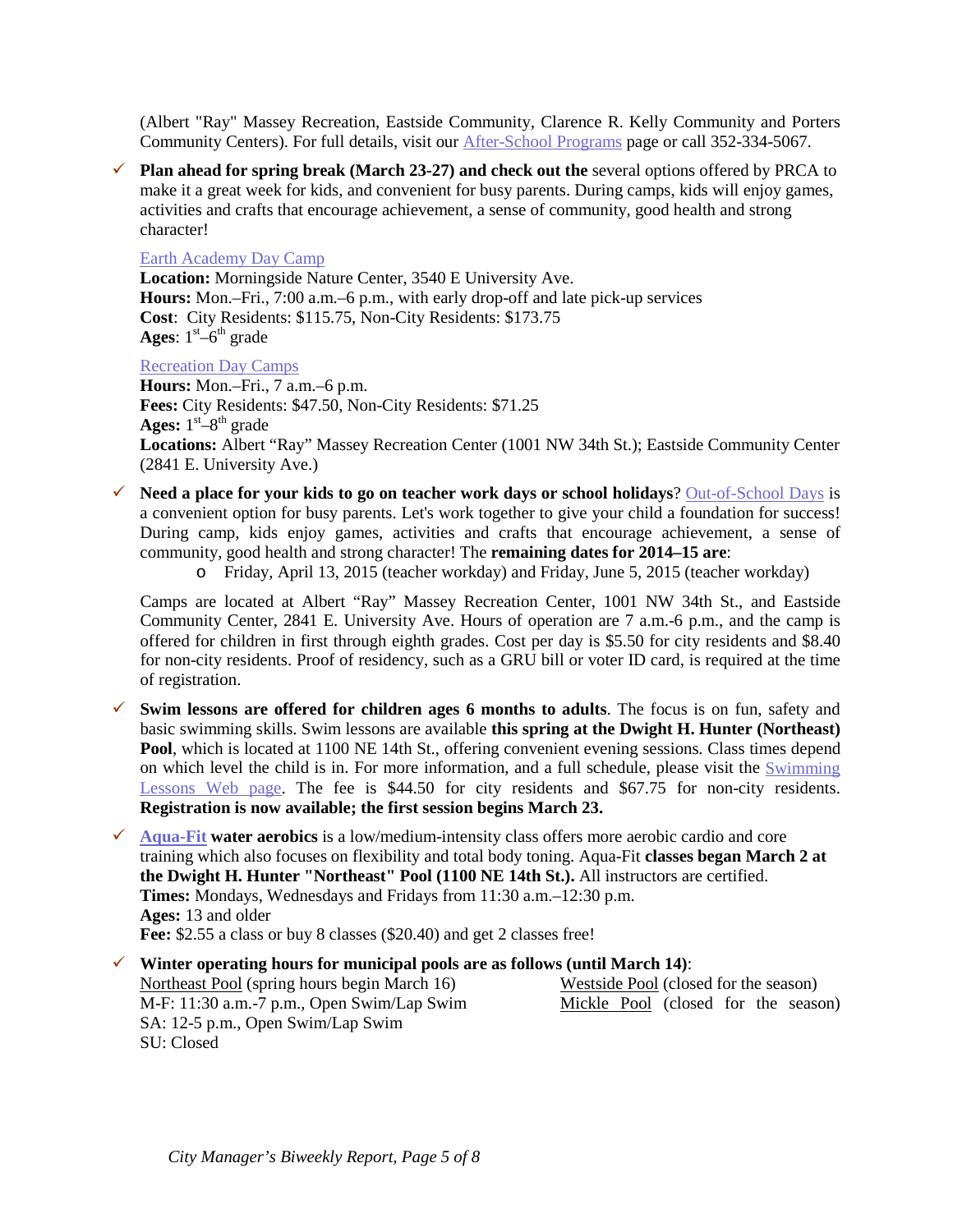**Spring operating hours for municipal pools are as follows (beginning March 16):** 

Northeast Pool **Northeast Pool** (reopens May 1) M-F: 6-9 a.m., Lap Swim Mickle Pool (reopens May 22) M-F: 11:30 a.m.-7 p.m., Open Swim/Lap Swim SA: 10 a.m.-5 p.m., Open Swim/Lap Swim SU: 12-5 p.m. Open Swim, Lap Swim

### **Environmental Education contact: Sally Wazny – 352-334-3326**

- $\checkmark$  Be a part of helping to keep our natural areas well-maintained and free of trash and invasive plants. Individuals and organizations can be part of the **Gainesville Greenway Challenge, offering year-**<br> **round** volunteer opportunities for invasive plant removal. Please contact **round volunteer opportunities for invasive plant removal**. Please contact gnvgreenwaychallenge@gmail.com to learn more!
- **Environmental education programs resume at Morningside Nature Center** (3540 E. University Ave.)! The free, educational and fun-filled programs at Morningside Nature Center start in September and continue through May! For more information, please call 352-334-3326.
	- o C'mon home to the Living History Farm and experience a time when the rooster's crow and the rising sun, not an alarm clock, welcomed a new day! During **Living History Days**, interpreters portray day-to-day life on an 1870 Florida farm. Living History Days take place the first Saturday of the month from 9 a.m.-4:30 p.m. The farm is open to the public from 9 a.m.-4:30 p.m., Tuesday through Saturday all year long. The remaining Living History Days dates are March 7, April 4 and May 2. Step back in time, enjoy nature, and experience Florida as it was!
	- o Morningside Nature Center has a farm, ee—i—ee—i—oh! On this farm, youngsters (with an adult) can meet and greet farm animals by helping staff with afternoon feeding on the Living History Farm. This program is free but the animals love donations of carrots, squash, apples, sweet potatoes, and melons (please give these items to a staff member and not directly to the animals). With a sheep here—and a cow there—learning about heritage breeds is fun! The **Barnyard Buddies Program** takes place Wednesdays at 3 p.m. at the Living History Farm.
	- o At the **Frogs and Friends Friday** program, children (with an adult) can join a Morningside Nature Center animal caretaker for an exciting and educational program featuring live amphibians and reptiles. Join the fun, get the facts! This free program begins at 2 p.m. in the Education Building. The remaining Frogs and Friends Friday dates are March 6, April 3 and May 1.

#### **Cultural Affairs contact: Russell Etling – 352-393-8532**

- The Thomas Center Associates is hosting the **Spring Promenade from 10 a.m.-4 p.m. Saturday, March 7**. The tour of historic homes in the Duckpond neighborhood features six houses of various sizes and one beautifully remodeled historic house that is now a business. Transportation by van will be available, although the sites are all within easy walking distance. Tickets cost \$15, and may be purchased on the day of the event at the Historic Thomas Center.
- On **Saturday, March 7 at 11 a.m., deceased Masons interred at Evergreen Cemetery will be honored and remembered**. This annual celebration is hosted by the Evergreen Cemetery Association and the Masonic Lodge #41.
- The Parks, Recreation and Cultural Affairs Department is pleased to announce the **next Jewel Box Concert at the Thomas Center Thursday, March 12**. The concert **features Lonesome River Band, one of the most respected names in bluegrass music.** Doors open at 6:30 p.m. Lonesome River Band performs at 7:30 p.m. Admission is \$20 at the door - cash or check only.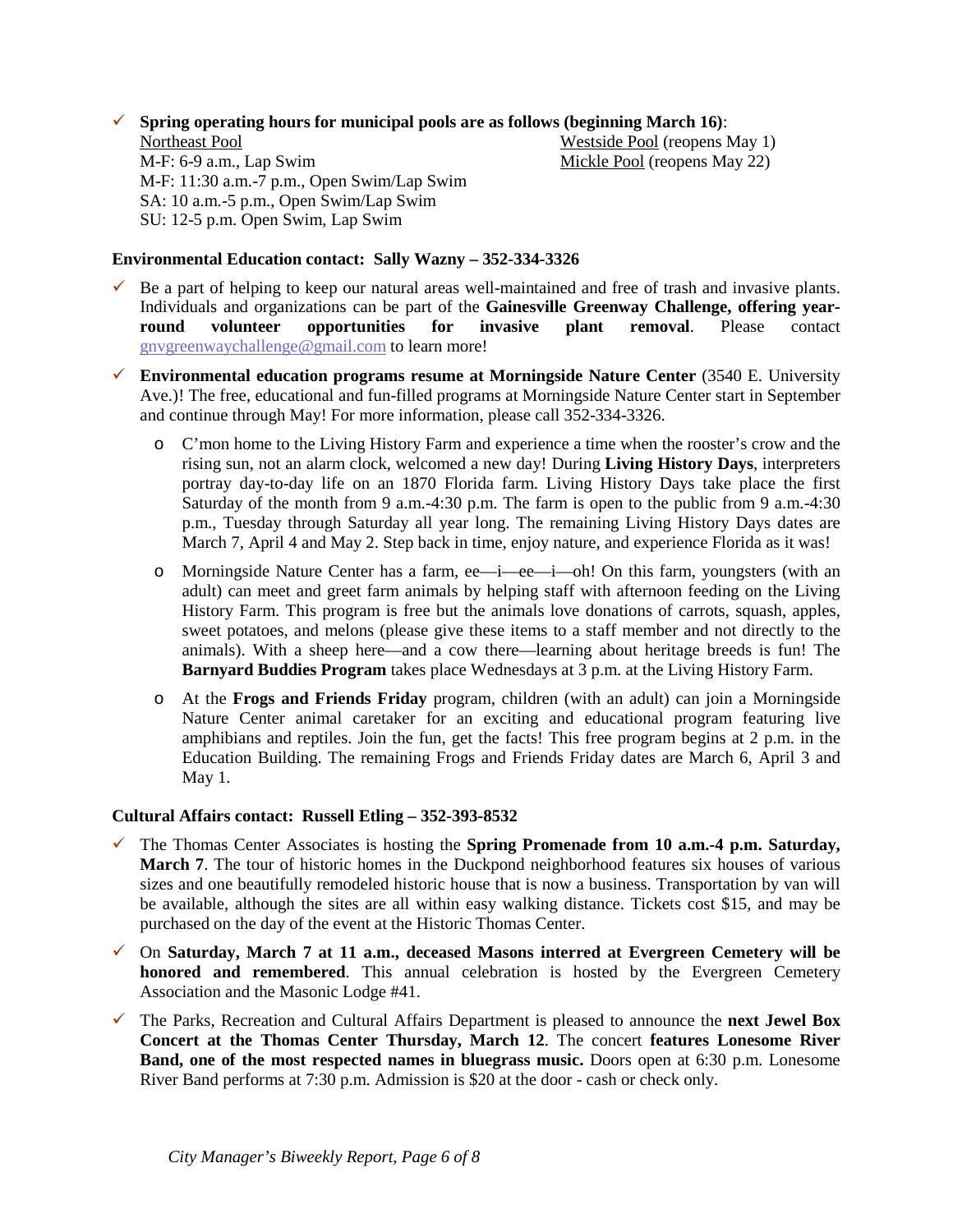- It is with great pleasure that we announce the **third season of [Jest Fest!](http://gvlculturalaffairs.org/website/programs_events/jestfest/jest-fest-gainesville.html)**, Gainesville's newest signature event. This year, Jest Fest! is moving to our cultural center at the Historic Thomas Center and Gardens. With the move, there will be five stage locations, both indoors and out, and all of the wonderful entertainers will be performing on one fun-filled festival day. The lineup this year's features the Flying Wallendas, plus last year's smash hit Johnny Peers And the Muttville Comix dog show, silent clowns Avner the Eccentric and Arsene Dupin, Magical Mystical Michael, comic cellist Rushad Eggleston, one-man-band Marc Dobson and introducing 12-year-old ventriloquist Cole Tucker, plus many more! **Jest Fest! is Sunday, March 29 from 12-6 p.m. at the Historic Thomas Center, and is free and open to the public.**
- **[Thomas Center Galleries](http://www.gvlculturalaffairs.org/website/programs_events/Galleries/galleries.html)**: *INSIDE OUT: The Spectacular World of mr. Eddy* is in the Main Gallery Jan. 9-March 14. *ALACHUA COUNTY PUBLIC SCHOOLS: Visual Arts Program Showcase – Secondary* is in the Mezzanine Gallery Feb. 21-March 28.

## **Housing & Community Development**

**Housing & Community Development contact: Jackie Richardson – 352-334-5026**

- The **Community Development Block Grant (CDBG) and HOME Investment Partnership Program (HOME) application cycle** for potential applicants seeking funds for FY15-16 is underway. The HCD Division will **receive applications from non-profit community organizations interested in seeking CDBG and HOME Programs funds through 5 p.m. Monday, March** 9, 2015. Applications may be picked up from the HCD office, which is located at Thomas Center "B," 306 NE Sixth Ave., room 236 or on the City of Gainesville's website at: [http://www.cityofgainesville.org.](http://www.cityofgainesville.org/) For more information, please contact 352-393-8864.
- **The Citizen Advisory Committee for Community Development (CACCD) monthly meeting that was scheduled for Tuesday, March 17, has been rescheduled to Tuesday, March 24 at 6 p.m.** at Thomas Center "B," 306 NE Sixth Ave., room 201. All meetings are open to the public and public input is always welcomed. For more information, please contact 352-393-8864.

# **Economic Development & Innovation**

**Economic Development & Innovation contact: Erik Bredfeldt – 352-393-8614**

- On Tuesday, March 10, the Economic Development and Innovation Director will **attend UF's A Celebration of Innovation** at the UF Hilton Conference Center.
- $\checkmark$  On Wednesday, March 11, the Economic Development and Innovation Director will **attend a Gainesville Area Chamber of Commerce Regional Partners meeting**.
- $\checkmark$  On Wednesday, March 11, a **regular meeting of the EDUCC** is scheduled at 5 p.m. in room 16 (basement) of City Hall.
- On Thursday, March 12, the Economic Development and Innovation Director will **attend a regular meeting of the City Manager's Economic Development Team**.
- On Tuesday, March 17, the Economic Development and Innovation Director will meet **with Retail Strategies, a retailing consultant**.